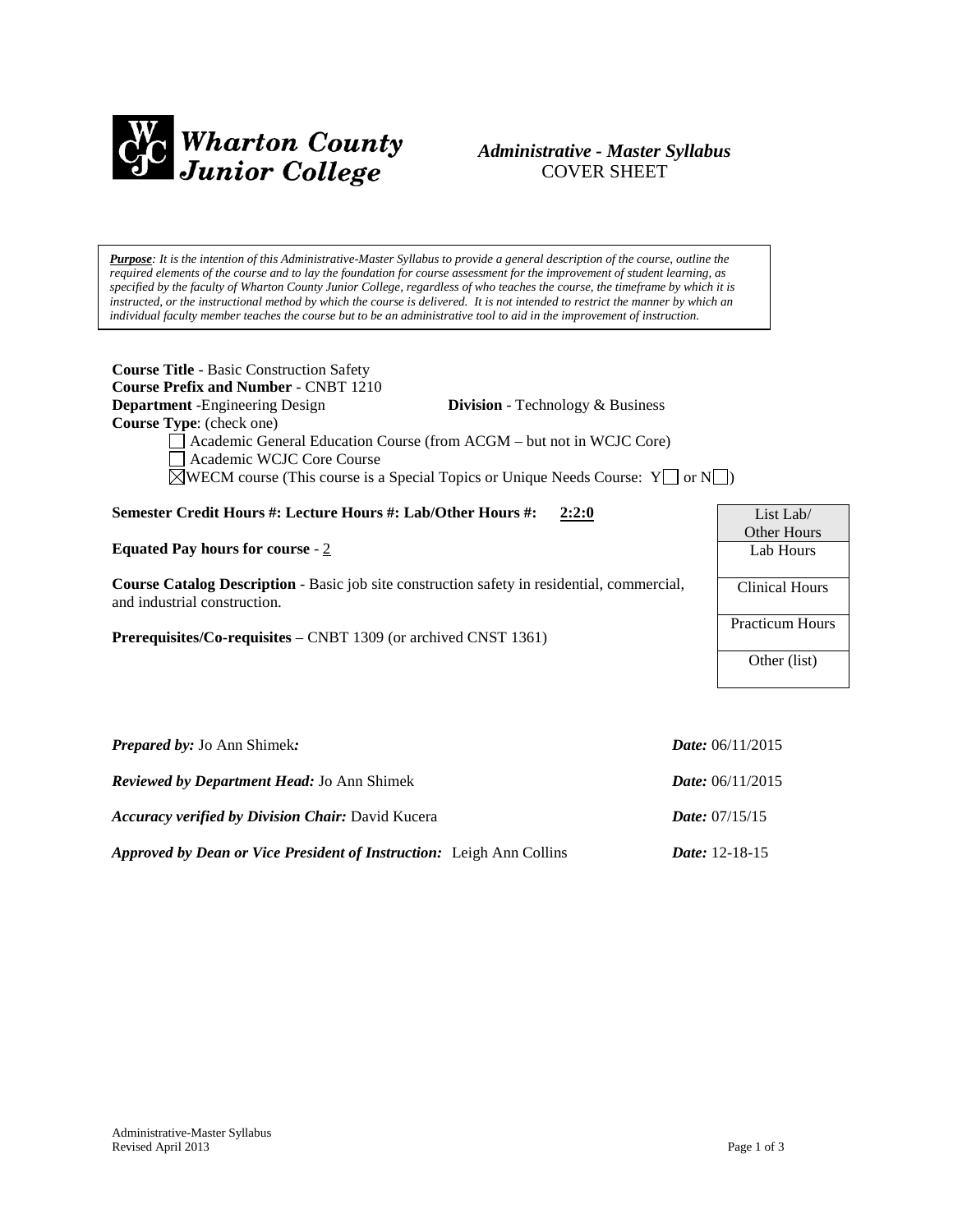

**I. Topical Outline** – Each offering of this course must include the following topics (be sure to include information regarding lab, practicum, clinical or other non-lecture instruction):

Role of Construction Personnel in Safety and Health Job Safety and Hazard Analysis OSHA Construction Standard and Related Safety Practices Construction Safety and Health Basic Electrical Safety Material Handling and Storage Large Equipment Hazards Access Hazards Fire Protection and Prevention Personal Protective Equipment Noise Exposure Bloodborne Pathogens Airborne Pathogens Hazardous Waste Operations and Emergency Response Accident Investigation, Reporting and Record Keeping Promoting Safety Identify and Control Safety on Construction Sites Reduce Worker Injuries and Increase Productivity Ethics and Safety

### **II. Course Learning Outcomes**

| <b>Learning Outcomes</b><br>Upon successful completion of this course,<br>students will: | <b>Methods of Assessment</b>                                                                            |
|------------------------------------------------------------------------------------------|---------------------------------------------------------------------------------------------------------|
| Define terms used in construction safety;                                                | Exams on factual material;<br>Major Project -- oral presentation of "Tool Box<br>Talk for the Job Site" |
| Discuss local, state, and national standards of<br>safety on the job site;               |                                                                                                         |
| List and describe the common hazardous<br>materials and processes;                       |                                                                                                         |
| Develop a tool box talk for the job site.                                                |                                                                                                         |

#### **III. Required Text(s), Optional Text(s) and/or Materials to be Supplied by Student.**

Construction Safety and the OSHA Standards; by Dr. David L. Goetsch -- Prentice Hall Safety Orientation Pocket Guide, Paperback, 2/E; NCCER -- Prentice Hall

#### **IV. Suggested Course Maximum** - 20